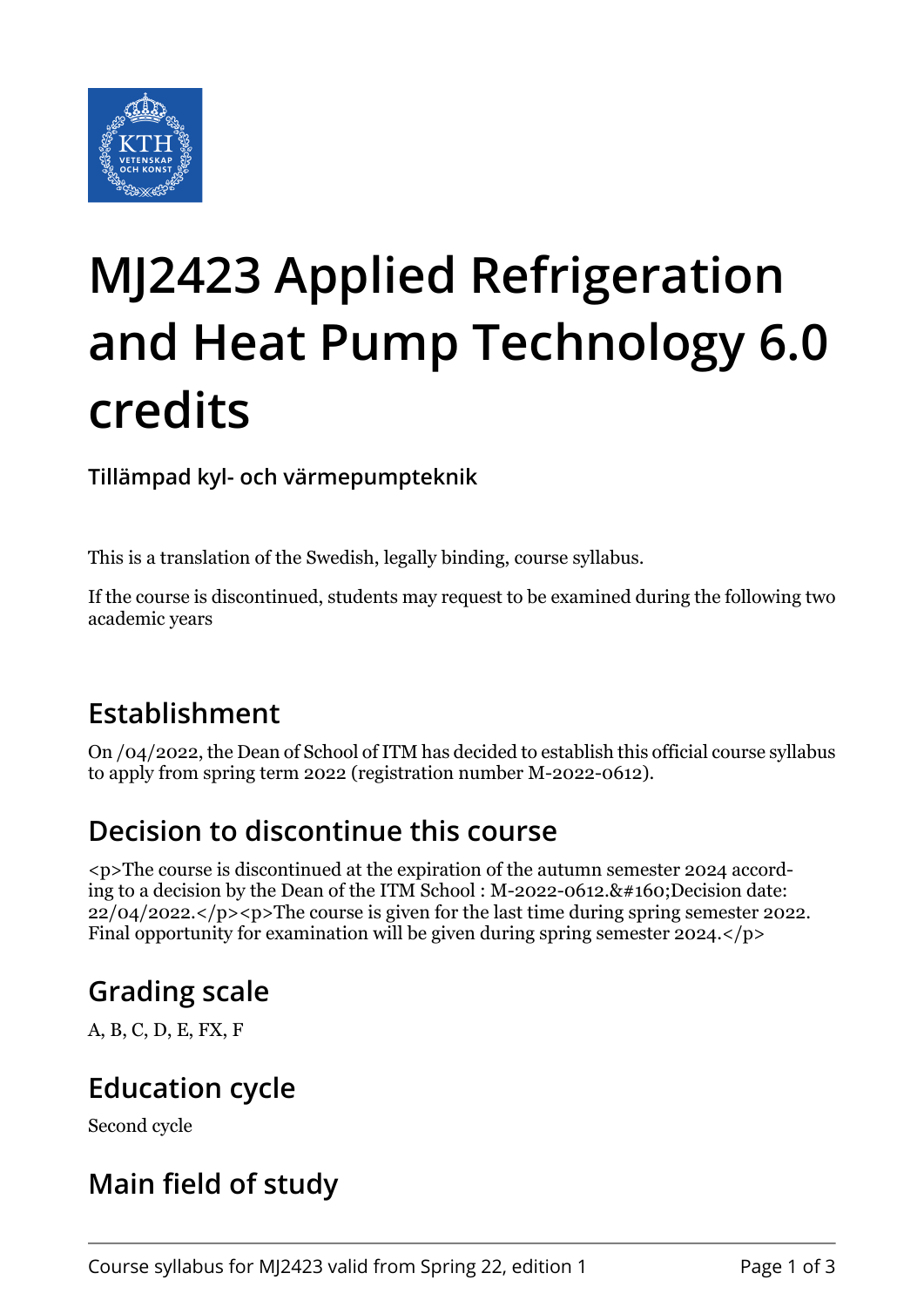# **Language of instruction**

The language of instruction is specified in the course offering information in the course catalogue.

#### **Intended learning outcomes**

To pass the course, the student should be able to:

1. Explain the principles of steam compression systems for heating and cooling, i.e. heat pump systems.

2. Identify and discuss the most important differences between different heat pump solutions in heating and cooling applications.

3. Describe the functions of the main components in the heat pump systems.

4. Solve problems in the fields of heating and cooling by means of the stated principle and the tools.

To receive higher grades the student should also be able to:

5. Solve advanced problems in the fields of heating and cooling.

6. Analyse the performance of the heat pump system and compare performance for different system solutions.

7. Choose and design appropriate system solution for certain cooling and heating applications.

8. Solve more advanced problems in the fields of heating and cooling.

9. Evaluate and suggest improvements of existing system solutions for relevant applications.

#### **Course contents**

The course intends to provide advanced knowledge to handle different assignments in the fridge and heat pump technology.

A wide range of systems for heat pumping and cooling a will be treated in lectures, study visits, guest lecturers, problem solving sessions, laboratory exercises and assignments Some of the most important application fields that are included in the course are:

- Main types heat pumps for room heating and warm water
- Cooling applications, commercial and households
- Geothermal systems
- Heat pumps in district heating and remote cooling networks

The most important system components and the guidelines for efficient system design are also included by the course. Furthermore, the course will discuss the sustainability aspects in heat pumps and introduce the emerging environmentally friendly cooling media.

## **Specific prerequisites**

MJ2407 "Sustainable Energy Utilisation" 9 credits. or the equivalent